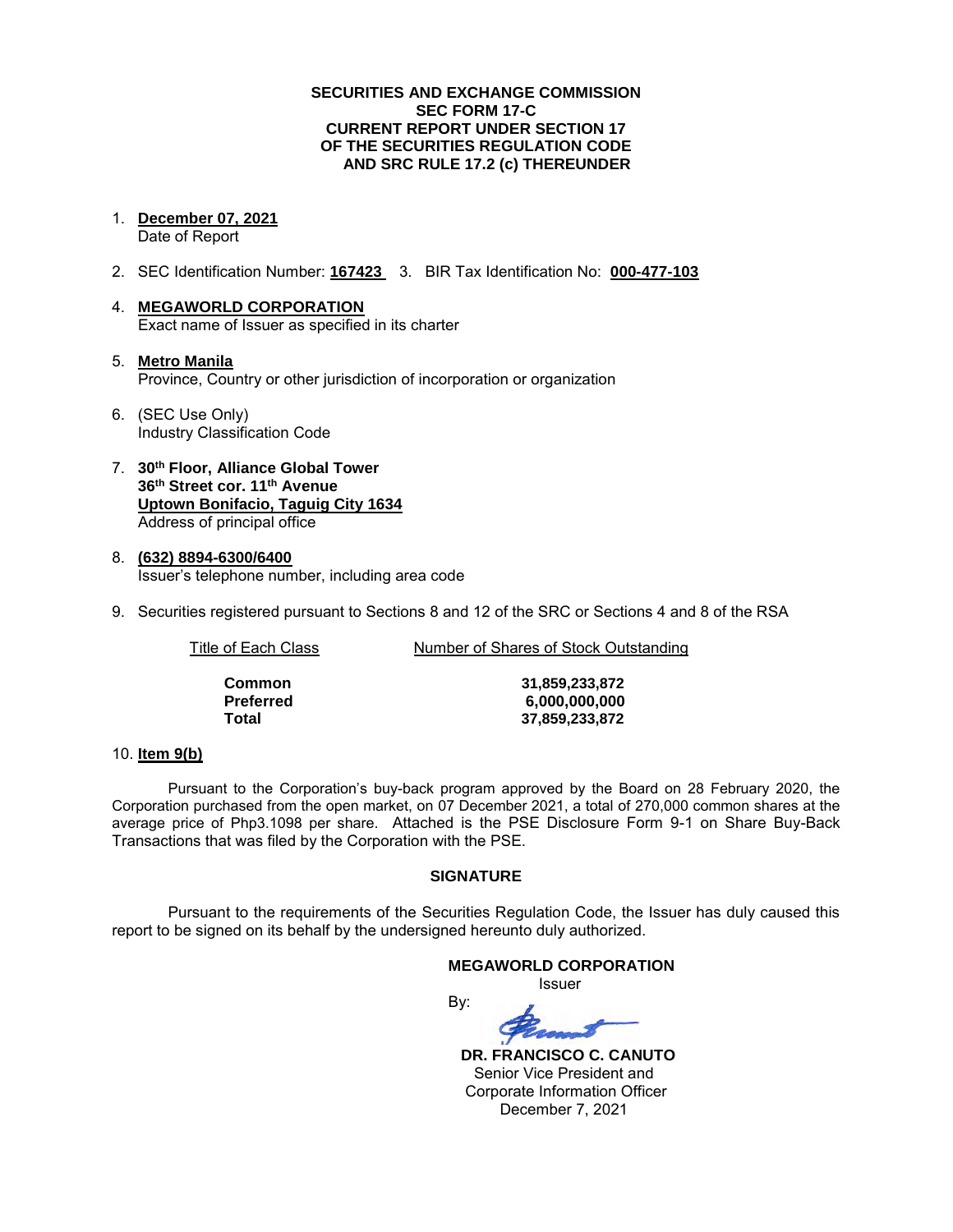## **SECURITIES AND EXCHANGE COMMISSION SEC FORM 17-C**

## **CURRENT REPORT UNDER SECTION 17 OF THE SECURITIES REGULATION CODE AND SRC RULE 17.2(c) THEREUNDER**

| 1. Date of Report (Date of earliest event reported)<br>Dec 7, 2021                                                                   |                                                                             |  |  |  |
|--------------------------------------------------------------------------------------------------------------------------------------|-----------------------------------------------------------------------------|--|--|--|
| 2. SEC Identification Number                                                                                                         |                                                                             |  |  |  |
| 167423                                                                                                                               |                                                                             |  |  |  |
| 3. BIR Tax Identification No.                                                                                                        |                                                                             |  |  |  |
| 000-477-103                                                                                                                          |                                                                             |  |  |  |
| 4. Exact name of issuer as specified in its charter                                                                                  |                                                                             |  |  |  |
| <b>MEGAWORLD CORPORATION</b>                                                                                                         |                                                                             |  |  |  |
| 5. Province, country or other jurisdiction of incorporation                                                                          |                                                                             |  |  |  |
| <b>Metro Manila</b>                                                                                                                  |                                                                             |  |  |  |
| 6. Industry Classification Code(SEC Use Only)                                                                                        |                                                                             |  |  |  |
|                                                                                                                                      |                                                                             |  |  |  |
| 7. Address of principal office                                                                                                       |                                                                             |  |  |  |
| 30th Floor, Alliance Global Tower 36th Street cor. 11th Avenue Uptown Bonifacio,<br><b>Taguig City</b><br><b>Postal Code</b><br>1634 |                                                                             |  |  |  |
| 8. Issuer's telephone number, including area code                                                                                    |                                                                             |  |  |  |
| (632) 8894-6300/6400                                                                                                                 |                                                                             |  |  |  |
| 9. Former name or former address, if changed since last report                                                                       |                                                                             |  |  |  |
| N/A                                                                                                                                  |                                                                             |  |  |  |
| 10. Securities registered pursuant to Sections 8 and 12 of the SRC or Sections 4 and 8 of the RSA                                    |                                                                             |  |  |  |
| <b>Title of Each Class</b>                                                                                                           | Number of Shares of Common Stock Outstanding and Amount of Debt Outstanding |  |  |  |
| Common                                                                                                                               | 31,859,233,872                                                              |  |  |  |
| Preferred                                                                                                                            | 6,000,000,000                                                               |  |  |  |
| 11. Indicate the item numbers reported herein                                                                                        |                                                                             |  |  |  |
| Item $9(b)$                                                                                                                          |                                                                             |  |  |  |

The Exchange does not warrant and holds no responsibility for the veracity of the facts and representations contained in all corporate disclosures, including financial reports. All data contained herein are prepared and submitted by the disclosing party to the Exchange, and are disseminated solely for purposes of information. Any questions on the data contained herein should be addressed directly to the Corporate Information Officer of the disclosing party.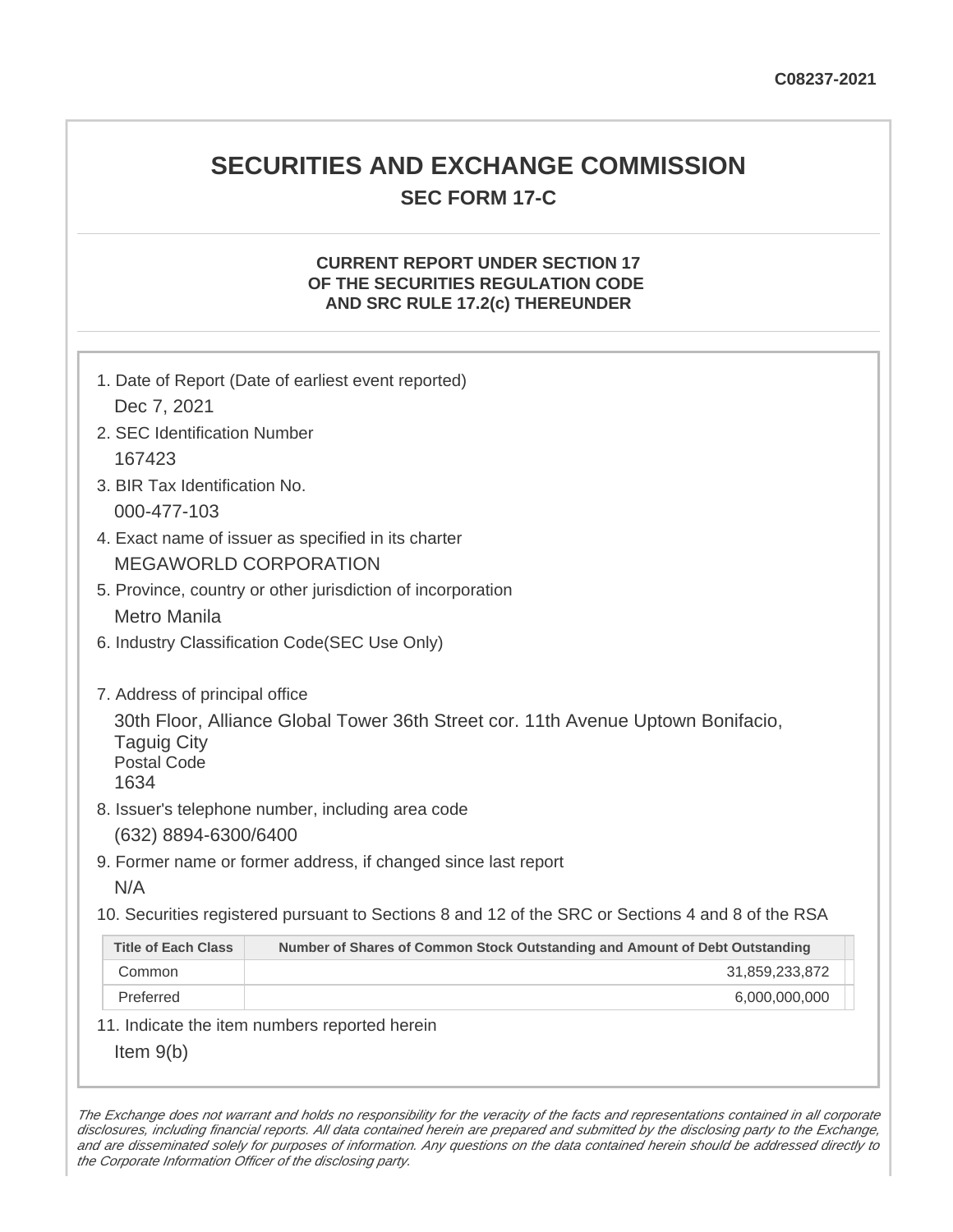

# **Megaworld Corporation MEG**

## **PSE Disclosure Form 9-1 - Share Buy-Back Transactions References: Section 9 of the Revised Disclosure Rules**

**Subject of the Disclosure**

Share Buy-Back Transactions

**Background/Description of the Disclosure**

Pursuant to the Corporation's buy-back program approved by the Board on 28 February 2020, the Corporation purchased from the open market, on 07 December 2021, a total of 270,000 common shares at the average price of Php3.1098 per share.

## **Type of Securities**

- **☑** Common
- □ Preferred N/A
- D Others N/A

### **Details of Share Buy-Back Transaction(s)**

| <b>Date of Transaction</b> | <b>Number of Shares Purchased</b> | <b>Price Per Share</b> |
|----------------------------|-----------------------------------|------------------------|
| Dec 7, 2021                | 30,000                            | 3.1400                 |
| Dec 7, 2021                | 30,000                            | 3.1300                 |
| Dec 7, 2021                | 32,000                            | 3.1200                 |
| Dec 7, 2021                | 41,000                            | 3.1100                 |
| Dec 7, 2021                | 87,000                            | 3.1000                 |
| Dec 7, 2021                | 50,000                            | 3.0900                 |
|                            | 270,000                           |                        |

#### **Effects on Number of Shares**

|                           | <b>Before</b>  | After          |
|---------------------------|----------------|----------------|
| <b>Outstanding Shares</b> | 31,859,503,872 | 31,859,233,872 |
| <b>Treasury Shares</b>    | 511,362,000    | 511,632,000    |